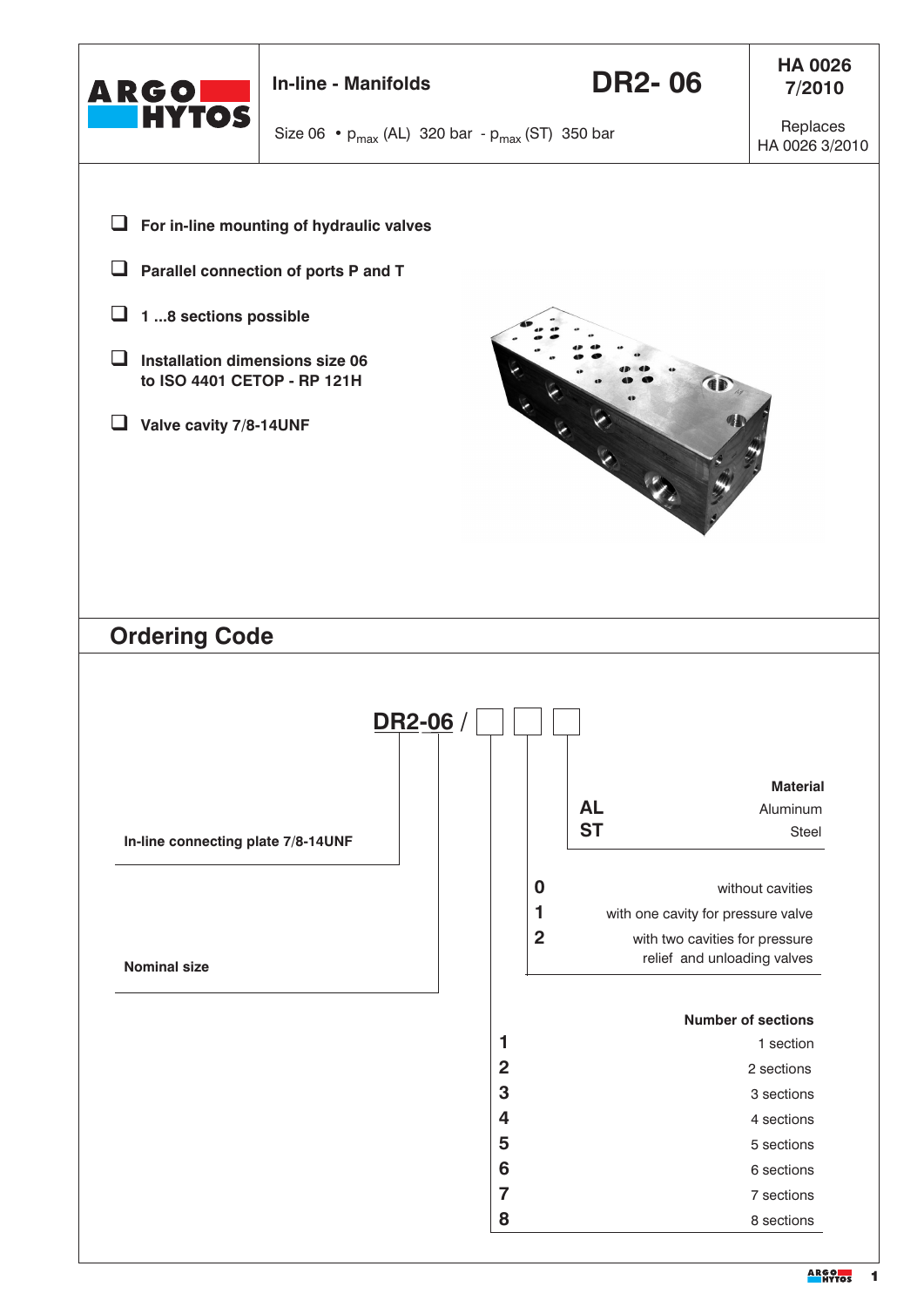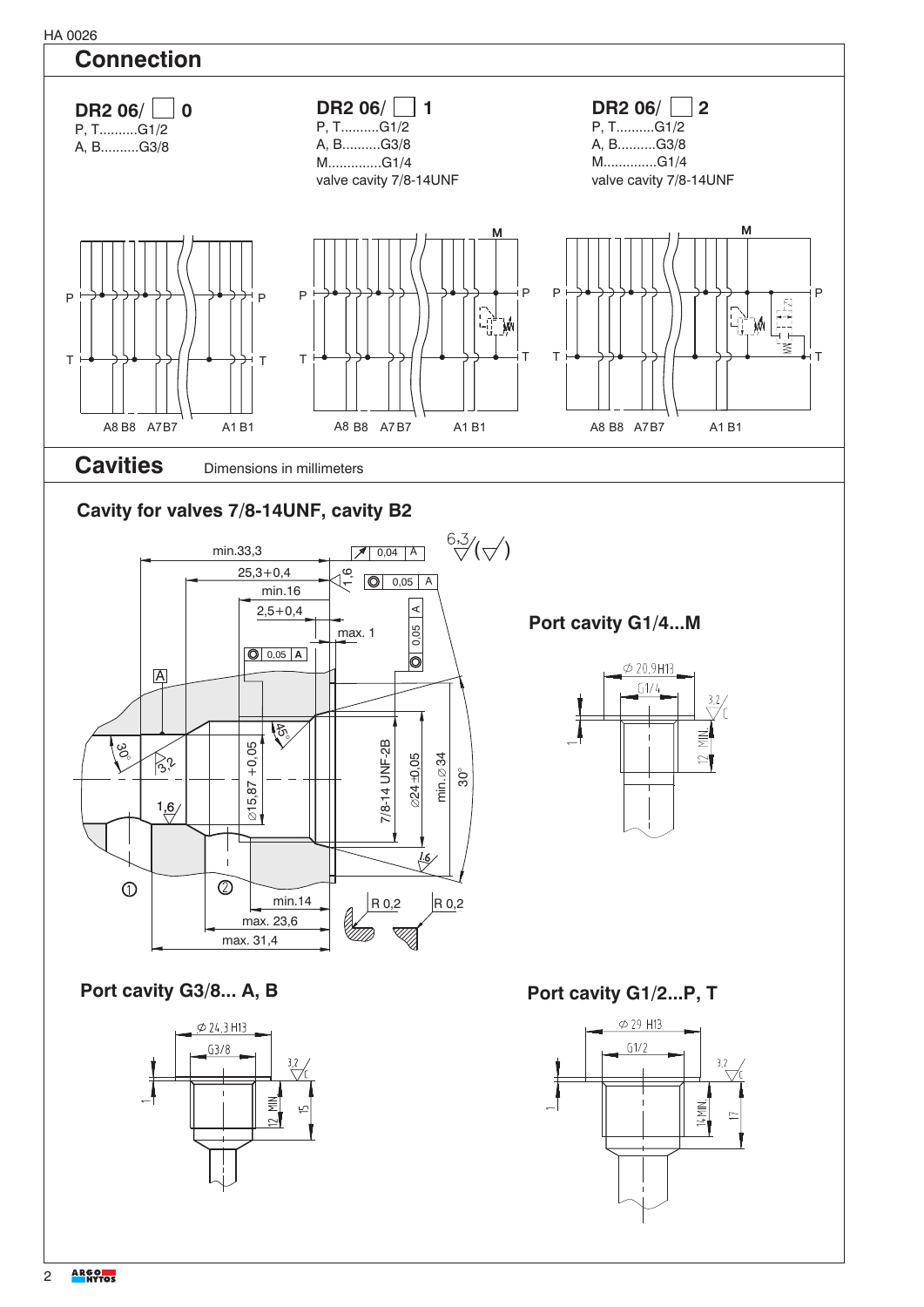DR2 06  $/$  0

number of sections 1-8



| Number of<br>sections | (mm) | L1<br>(mm) | C<br>(mm) | <b>Ordering</b><br>number | Weight<br>(kg) | <b>Ordering</b><br>number | Weight<br>(kg) |
|-----------------------|------|------------|-----------|---------------------------|----------------|---------------------------|----------------|
|                       |      |            |           | <b>AL</b>                 |                | <b>ST</b>                 |                |
|                       | 71   | 58         | 50        | 27562600                  | 0.83           | 28262900                  | 2,33           |
| 2                     | 121  | 108        | 50        | 27562700                  | 1,43           | 28263000                  | 4,15           |
| 3                     | 171  | 158        | 50        | 27562800                  | 2,03           | 28263100                  | 5,70           |
| 4                     | 221  | 208        | 50        | 27562900                  | 2,63           | 28263200                  | 7,38           |
| 5                     | 271  | 258        | 50        | 27563000                  | 3,23           | 28263300                  | 9,07           |
| 6                     | 321  | 308        | 50        | 27563100                  | 3,83           | 28263400                  | 10,75          |
| 7                     | 371  | 358        | 50        | 27563200                  | 4.43           | 28263500                  | 12,43          |
| 8                     | 421  | 408        | 50        | 27563400                  | 5,03           | 28263600                  | 14,12          |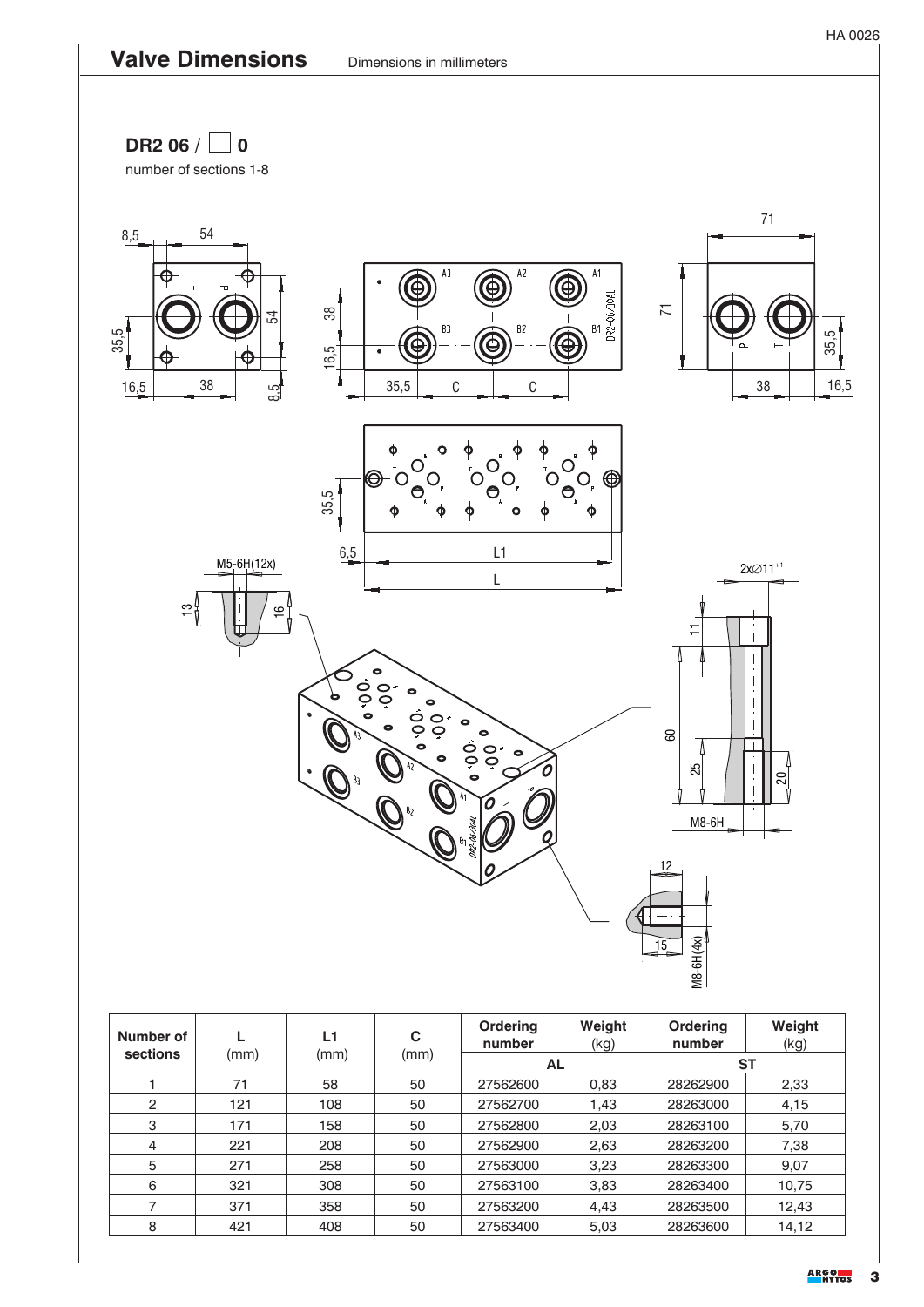



| Number of |      | L1   | C    | <b>Ordering</b><br>number | Weight<br>(kg) | Ordering<br>number | Weight<br>(kg) |
|-----------|------|------|------|---------------------------|----------------|--------------------|----------------|
| sections  | (mm) | (mm) | (mm) | AL                        |                | <b>ST</b>          |                |
|           | 121  | 108  | 50   | 27563500                  | 1,43           | 28263700           | 4,02           |
| 2         | 171  | 158  | 50   | 27563600                  | 2,03           | 28263800           | 5,70           |
| 3         | 221  | 208  | 50   | 27563700                  | 2,63           | 28263900           | 7,38           |
| 4         | 271  | 258  | 50   | 27563800                  | 3,23           | 28264000           | 9,06           |
| 5         | 321  | 308  | 50   | 27563900                  | 3.83           | 28264100           | 10,72          |
| 6         | 371  | 358  | 50   | 27564000                  | 4,42           | 28264200           | 12,43          |
|           | 421  | 408  | 50   | 27564100                  | 5,02           | 28264300           | 14,12          |
| 8         | 471  | 458  | 50   | 27564200                  | 5,62           | 28264400           | 15,80          |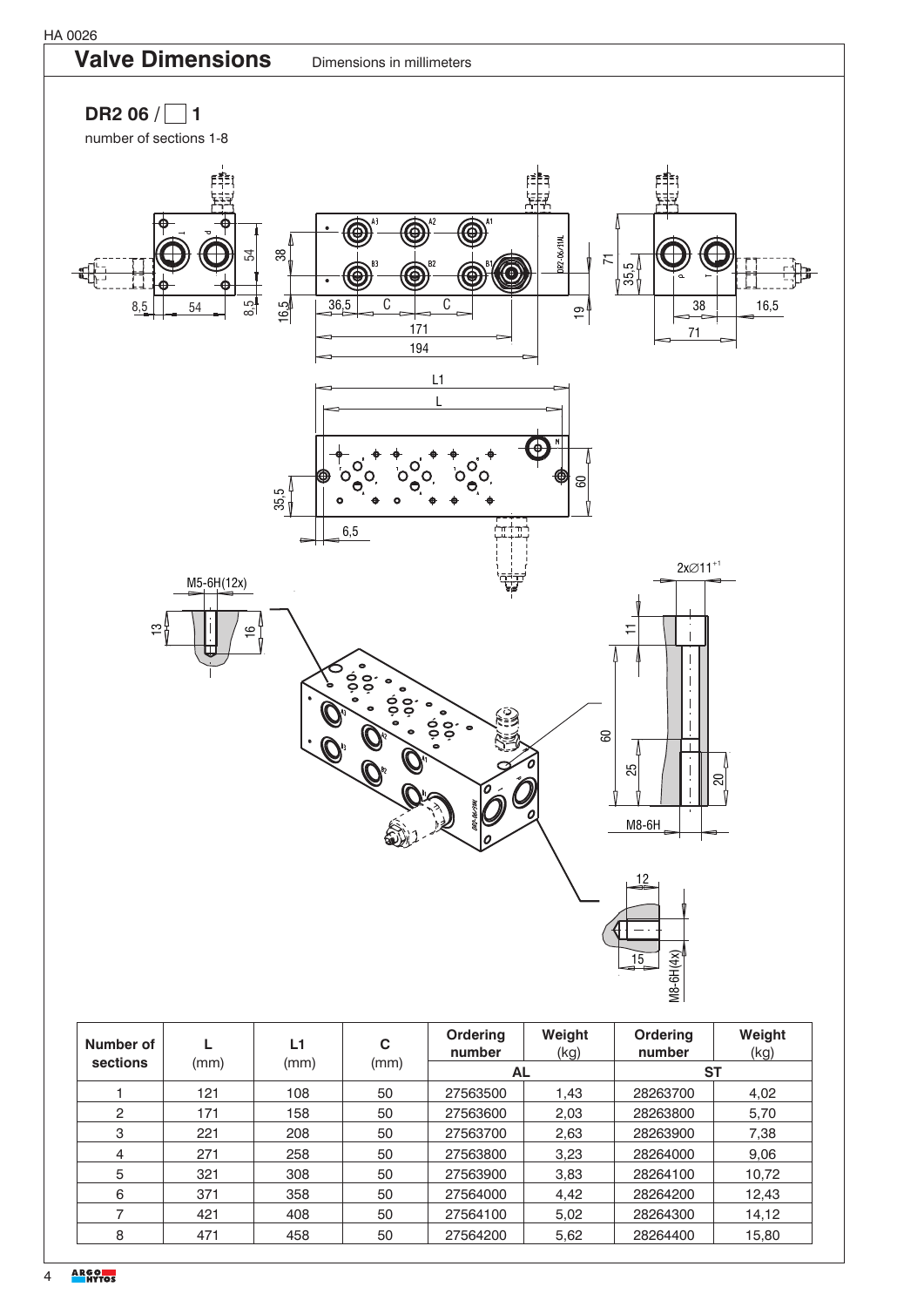

| Number of<br>sections | (mm) | L1<br>(mm) | C<br>(mm) | <b>Ordering</b><br>number | Weight<br>(kg) | <b>Ordering</b><br>number | Weight<br>(kg) |
|-----------------------|------|------------|-----------|---------------------------|----------------|---------------------------|----------------|
|                       |      |            |           | <b>AL</b>                 |                | <b>ST</b>                 |                |
|                       | 121  | 108        | 50        | 27632300                  | 1.38           | 28269600                  | 3,88           |
| $\overline{2}$        | 171  | 158        | 50        | 27632500                  | 1,98           | 28269700                  | 5,57           |
| 3                     | 221  | 208        | 50        | 27632600                  | 2,58           | 28269800                  | 7,25           |
| 4                     | 271  | 258        | 50        | 27632700                  | 3,18           | 28269900                  | 8.94           |
| 5                     | 321  | 308        | 50        | 27632800                  | 3,78           | 28270000                  | 10,62          |
| 6                     | 371  | 358        | 50        | 27632900                  | 4,38           | 28270100                  | 12,30          |
| ⇁                     | 421  | 408        | 50        | 27633000                  | 4,98           | 28270200                  | 13,99          |
| 8                     | 471  | 458        | 50        | 27633100                  | 5,58           | 28270300                  | 15,67          |